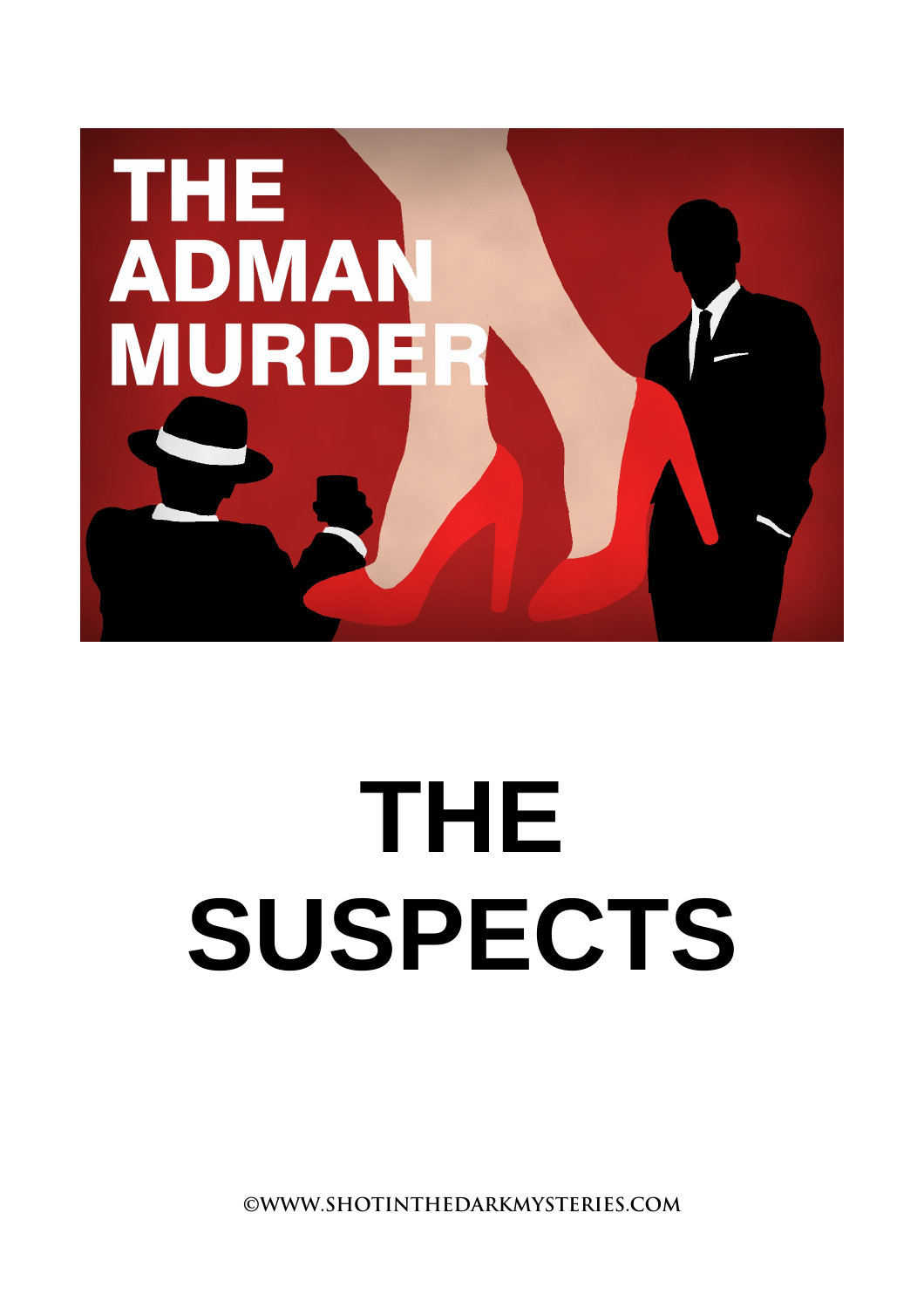



# **MARTHA SHIRLEY**

Martha works as a secretary at Hastings Starr advertising agency, and appears to lack the killer instinct to get ahead – but appearances can be deceptive! She's a feminist through and through, and believes there are other ways to get ahead than wiggling her hips... she just has to find them. Idealistic and sickly sweet, Martha is a mouse in a lion's den.

## **HOLLY WINTER**

Audacious, vivacious and curvaceous, Holly is a feisty redhead with a sweet smile and a purr in her voice that makes even the most focused man in the office sit up and take notice. She takes her leadership position in the office of Hastings Starr very seriously, and has been the office manager for years. Most of the secretaries who work with her try to keep their distance, as she can be calculating and likes to see others reprimanded for their mistakes.

## **JUDITH JOYCE**

The new wife of ad man Cal Joyce, Judith is beautiful and stylish, but has a mean streak. While she has a sugar-sweet voice and seems everything a supportive home maker wife should be, she is driven toward her husband's success and the success of their family unit. Judith does not work for any advertising agency, but accompanied her husband on the convention, saying she needed a "change of scenery" and would hate for she and her new husband to have to be apart.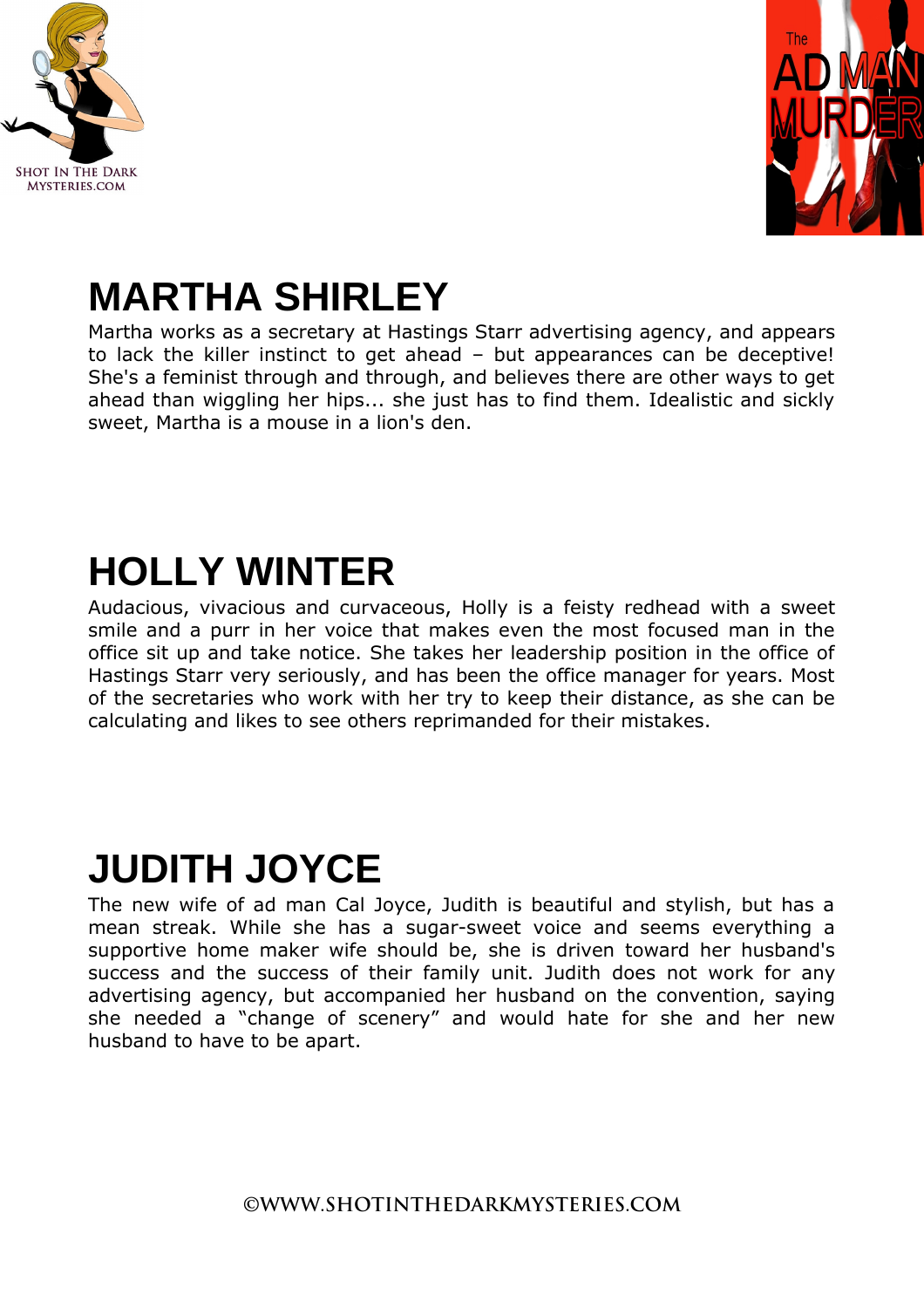



#### **PAM RUCKER**

Wife of the deceased, Vic Rucker, Pam is well-dressed, well-spoken and proper. Like most people these days she can always be found with a cigarette in one hand and a giant smile on her face, whether she likes the person to whom she's speaking or not.

## **CHARLENE SCHAEFER**

Charlene Schaefer is classy, wealthy and always well-dressed. A client of Hastings Starr, her clothing company is the only company account the agency has taken on that is run by a woman. She's fierce, determined and completely involved in the day-to-day running of her company. While she is not local to Hasting Starr headquarters, she flies in every few months to meet with her ad team. It just so happens the AdAge Convention was taking place in her local city. Charlene is attractive and poised, but her demanding profession leaves her no time for men, kids or housekeeping - not like she'd want those responsibilities! Charlene thrives being one of the only females in a maledominated industry.

#### **BONNIE BUNCH**

Bonnie Bunch is a maid at The Jury's Inn Hotel, and has been working there for just over a year. She's petite and introverted, and prefers to keep to herself. Most of the time people don't even realize she's in the room when she's cleaning, and forget they even saw her after she leaves. She's one of the best employees at The Jury's Inn hotel, and works faster than anyone else on staff.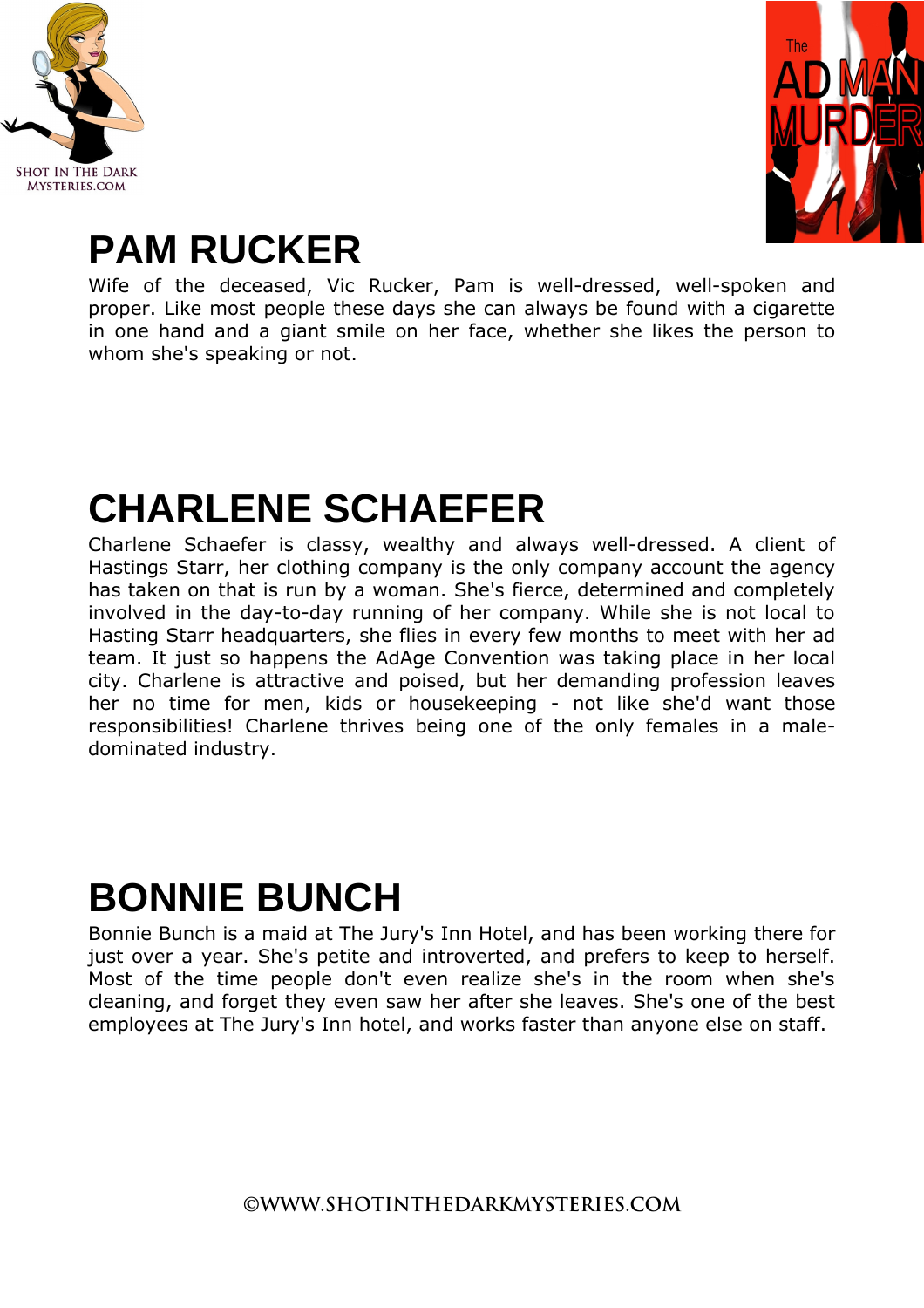



# **KENNETH NEWSOME**

Kenneth Newsome plays a vital role at the advertising agency Hastings Starr, and his creativity and powerful pitches have secured the firm a number of very powerful and profitable clients over the years. He is smooth, guarded and debonair and – much to the chagrin of the secretaries in the office, completely unavailable. He is not very forthcoming about himself or his life outside of work, which makes some wonder if he's got something to hide.

## **HERB FARRIS**

Herb is loud and crass, and enjoys cracking jokes, whether or not they're at the expense of the others in the office or make the women feel uncomfortable. In spite of the fact that he's a man, he's the worst gossip at Hastings Starr, and often participates in the female "hen sessions", discussing the personal lives of secretary and senior partner alike. Herb is a copywriter at Hastings Starr but has aspirations of being more and has no compunction about letting everyone know his intention to take over the company one day.

# **CAL JOYCE**

Cal is one of the youngest account managers at Hastings Starr, but he's ambitious and motivated and has aspirations to be more – much more. A newlywed, Cal likes to regale stories of his domestic bliss, especially to the single men and women in the office. He and his wife, Judith, are so devoted to each other that she has even accompanied him on the convention so the two would not have to be apart.